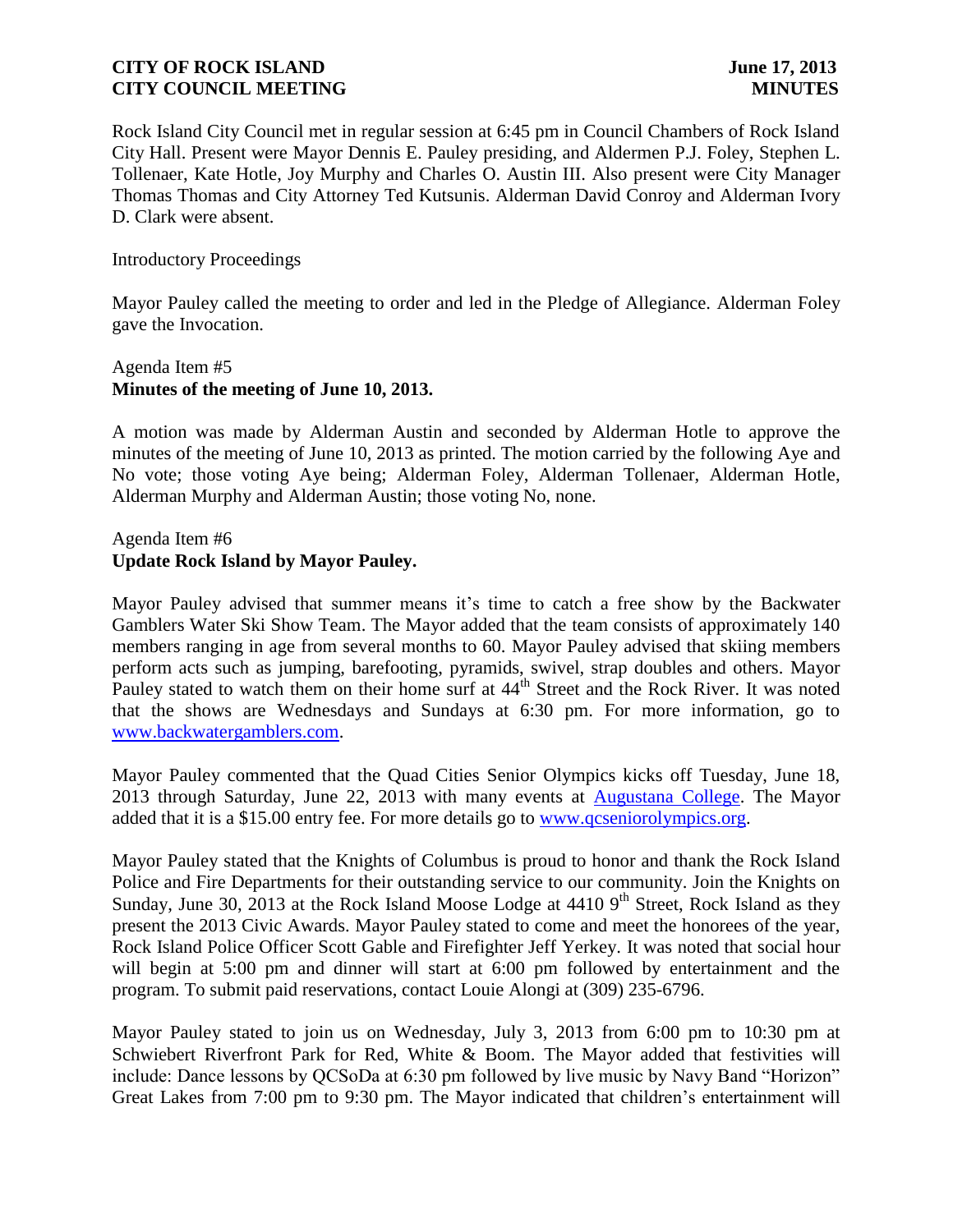include inflatables from 6:00 pm to 8:30 pm. Wristbands for inflatables will be \$5.00. Enjoy exceptional viewing of the spectacular Red, White and Boom fireworks display at 9:30 pm. Mayor Pauley stated that concessions and a beer garden will be available and admission to the event is free. No outside alcohol allowed. It was noted that free parking will be available downtown in the parking ramp, city parking lots and on the street. Schwiebert Riverfront Park and Modern Woodmen lots will be closed.

Mayor Pauley stated that in the Illinois Parks and Recreation publication for this month, there is an article entitled Even Snakes Benefit from Partnerships. The Mayor noted that the article is written by Ann Austin, spouse of Alderman Chuck Austin. The Mayor added that Ann is also a member of the Rock Island Park Board. Pick a copy up and enjoy.

#### Agenda Item #7

## **Proclamation declaring Saturday, June 22, 2013 as Rock Island County NAACP Day.**

Mayor Pauley stated that Liz Sherwin is not at the meeting yet to accept the proclamation. Mayor Pauley stated that he would wait until she comes to the meeting to read the proclamation.

## Agenda Item #8 **Proclamation declaring July 3rd as 2013 Red, White and Boom Military Services Day.**

Mayor Pauley read the proclamation. Parks and Recreation Director Bill Nelson thanked the Mayor and Council for the proclamation.

Mr. Nelson stated that a news conference will be held this Wednesday at Schwiebert Riverfront Park with representatives from both sides of the river. Mr. Nelson added that Council members from both sides of the river will be invited to do the bus transit again this year, where the proclamation will be read on both sides of the river.

Mr. Nelson advised that the Navy Band was sequestered; the entertainment for the July 3<sup>rd</sup> event this year will be the band called Smooth Groove. Mr. Nelson added that there will be lots of food and activities for July 3rd and a great fireworks display.

#### Agenda Item #9

**Public Hearing on a request from Charnjit Singh, owner of K. Brothers LLC doing business as Riverside for a waiver of the signature requirement to secure a liquor license at 2403 7th Avenue. Avenue.** 

Mayor Pauley closed the regular meeting and opened a Public Hearing at 6:50 pm on a request from Charnjit Singh, owner of K. Brothers LLC doing business as Riverside for a waiver of the signature requirement to secure a liquor license at  $24037<sup>th</sup>$  Avenue.

Mr. Charnjit Singh of 2403  $7<sup>th</sup>$  Avenue (business), and 4007 East 59<sup>th</sup> Street in Davenport, IA (home) stepped forward.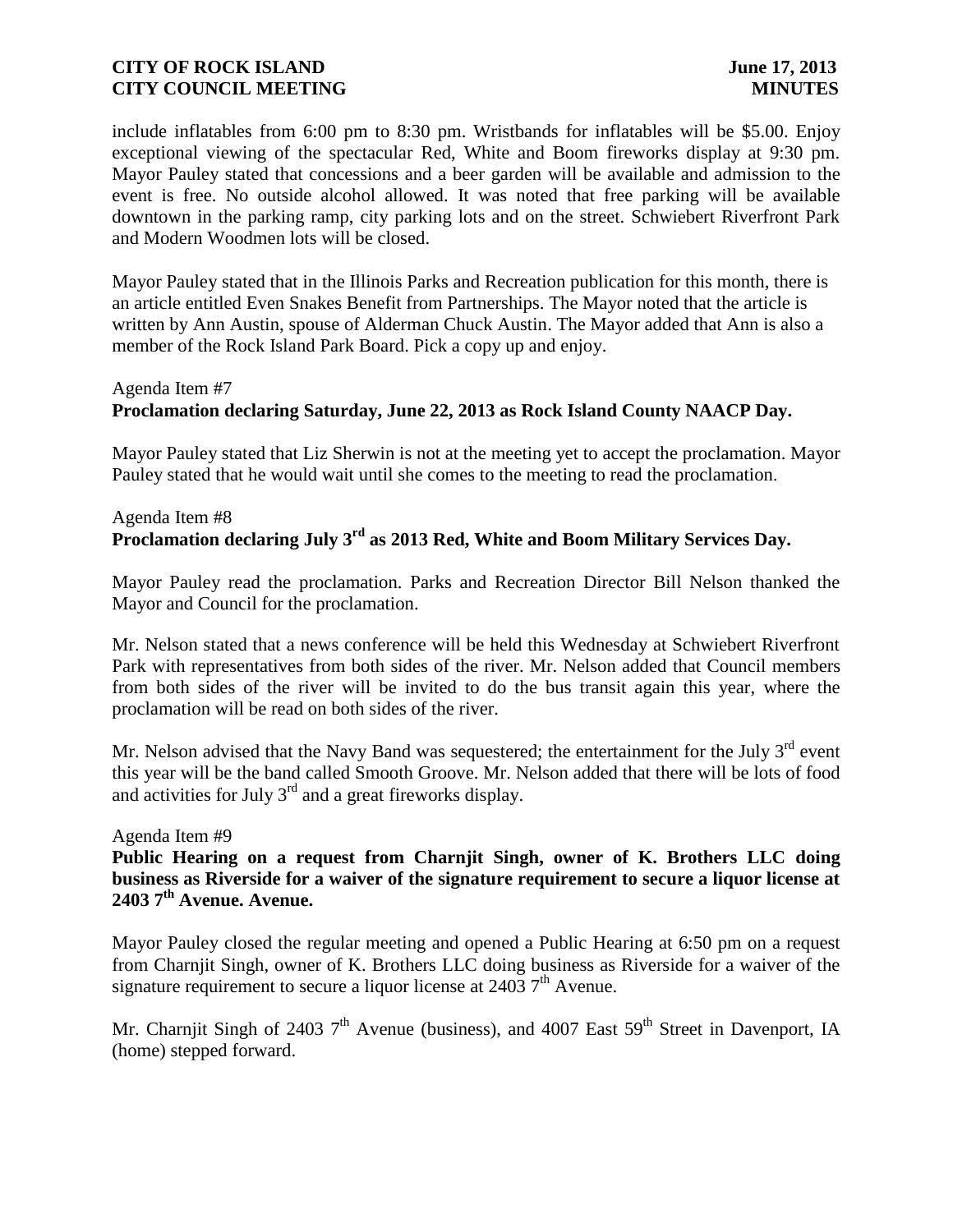Mr. Singh stated that everything is ready and he is waiting for the liquor license. Mr. Singh stated that he bought the building and remodeled it to bring it up to code.

Alderman Hotle inquired to Mr. Singh as to whether he would still open the convenience store if he didn't receive the liquor license. Mr. Singh stated yes.

Alderman Austin inquired upon the City Clerk as to whether the liability insurance had been taken care of. City Clerk Aleisha Patchin stated that she was unsure as to whether the liability insurance had been submitted.

Mr. Singh stated that when he picks up the liquor license, he will then provide the insurance.

Alderman Austin inquired as to whether the inspection and code violations have been resolved.

Mr. Singh stated yes, but there has not been a final inspection yet. Mr. Singh added that once the coolers are in, he will call for the final inspection.

Alderman Austin inquired upon Community and Economic Development Director Jeff Eder as to whether everything that has been inspected is satisfactory. Mr. Eder advised that there were issues at one time, but he believed that they have been resolved.

Alderman Murphy stated that there was a stop work order from Inspections and inquired to Mr. Singh as to why there was a stop work order. Mr. Singh indicated that it had to do with not enough insulation being put inside.

Alderman Murphy advised that there were also some code violations concerning some hazardous materials and not responding to the MUNICES Hearing. Mr. Singh stated yes, but that is not at the location of this business; it is at another location.

Alderman Austin inquired as to whether the delinquent payments for fines and fees have been taken care of. Mr. Singh stated yes.

Mayor Pauley advised that there is an agreement as to how much will be paid per month.

After more discussion, Mayor Pauley inquired as to whether there was anyone that wished to speak in favor of the waiver of the signature requirement for a liquor license at 2403  $7<sup>th</sup>$  Avenue.

Mr. Robert Foster of  $614.25<sup>th</sup>$  Street stepped forward. Mr. Foster stated that this store will really clean up the neighborhood and it will help the neighborhood.

Mr. Ken Enstrom of 2707  $26<sup>th</sup>$  Avenue stepped forward. Mr. Enstrom stated that he has been watching this property real close. Mr. Enstrom noted that it was his former property. Mr. Enstrom added that he was proud of the location and it is going to look great.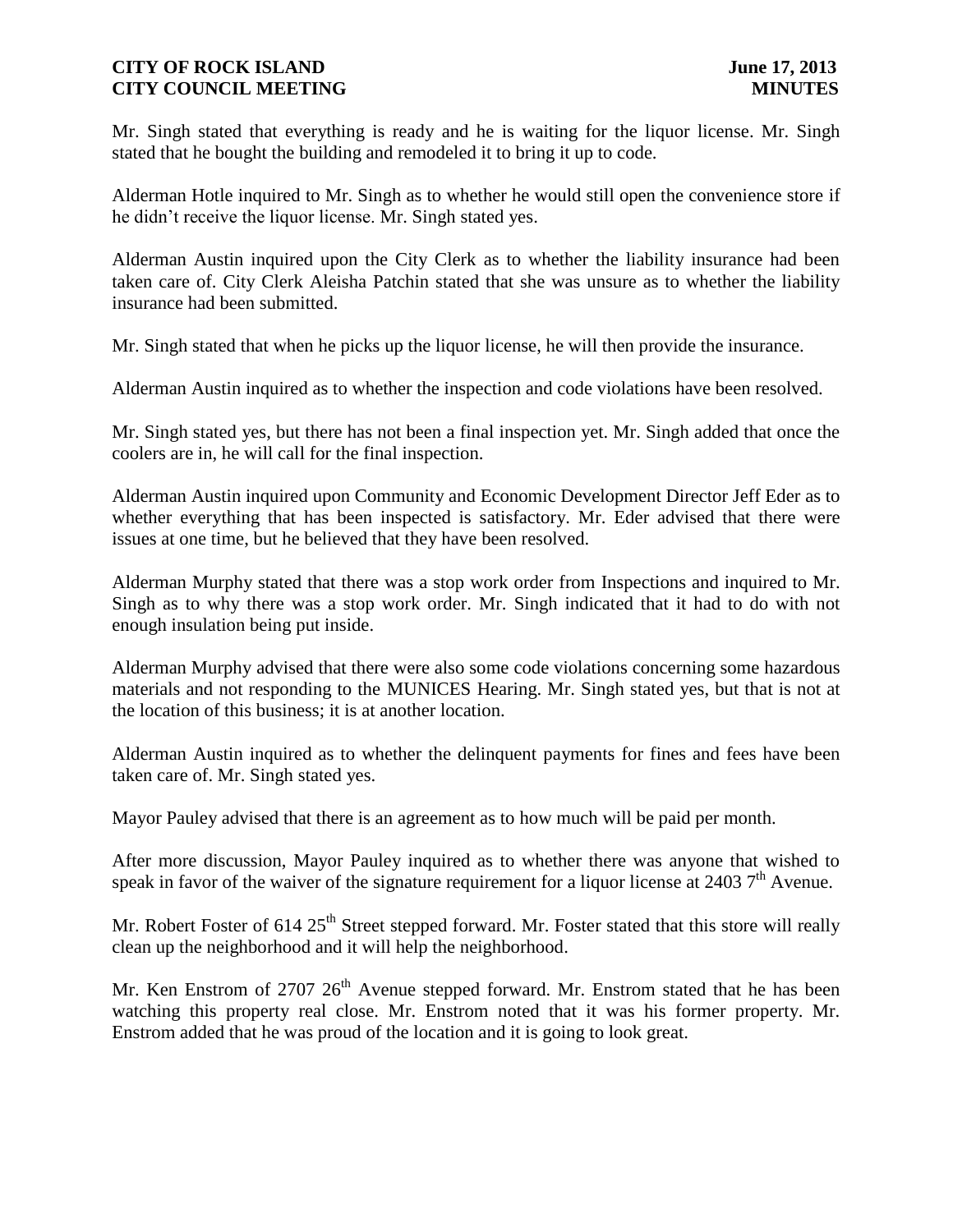Mr. Joseph Lbarra of 1415 W. 7<sup>th</sup> Street stepped forward. Mr. Lbarra stated that he takes care of someone that lives on  $25<sup>th</sup>$  Street and  $7<sup>th</sup>$  Avenue and he asked her what she thought about the store that would be opening across the street. Mr. Lbarra stated that she said it was fine.

Mayor Pauley then inquired as to whether there was anyone who wished to speak in opposition to the waiver of the signature requirement for a liquor license at 2403  $7<sup>th</sup>$  Avenue. No one stepped forward.

With no other persons present to speak in favor of or in opposition to the waiver of the signature requirement for a liquor license at 2403 7<sup>th</sup> Avenue, Mayor Pauley closed the Public Hearing and reconvened the regular meeting at 7:00 pm.

Mayor Pauley inquired as to whether there was going to be a motion. No motion came forward.

City Attorney Kutsunis stated that basically it is just a recommendation to the Liquor Commissioner.

Mayor Pauley advised that this item will go back to the Liquor Commissioner and the Liquor Commissioner has 30 days to respond.

#### Agenda Item #10

### **A Special Ordinance reinstating a 2001 John Deere Mower previously declared as surplus back into the City fleet.**

A motion was made by Alderman Murphy and seconded by Alderman Hotle to consider, suspend the rules and pass the ordinance. The motion carried by the following Aye and No vote; those voting Aye being; Alderman Foley, Alderman Tollenaer, Alderman Hotle, Alderman Murphy and Alderman Austin; those voting No, none.

Agenda Item #11

# **A Special Ordinance vacating a segment of 6th Avenue and two alleys north of 6th Avenue between 12th and 13th Streets.**

 It was moved by Alderman Foley and seconded by Alderman Tollenaer to consider, suspend the rules and pass the ordinance. The motion carried by the following Aye and No vote; those voting Aye being; Alderman Foley, Alderman Tollenaer, Alderman Hotle, Alderman Murphy and Alderman Austin; those voting No, none.

## Agenda Item #12 **A Special Ordinance removing a handicapped parking space at 4520 13th Avenue**.

A motion was made by Alderman Foley and seconded by Alderman Murphy to consider, suspend the rules and pass the ordinance. The motion carried by the following Aye and No vote; those voting Aye being; Alderman Foley, Alderman Tollenaer, Alderman Hotle, Alderman Murphy and Alderman Austin; those voting No, none.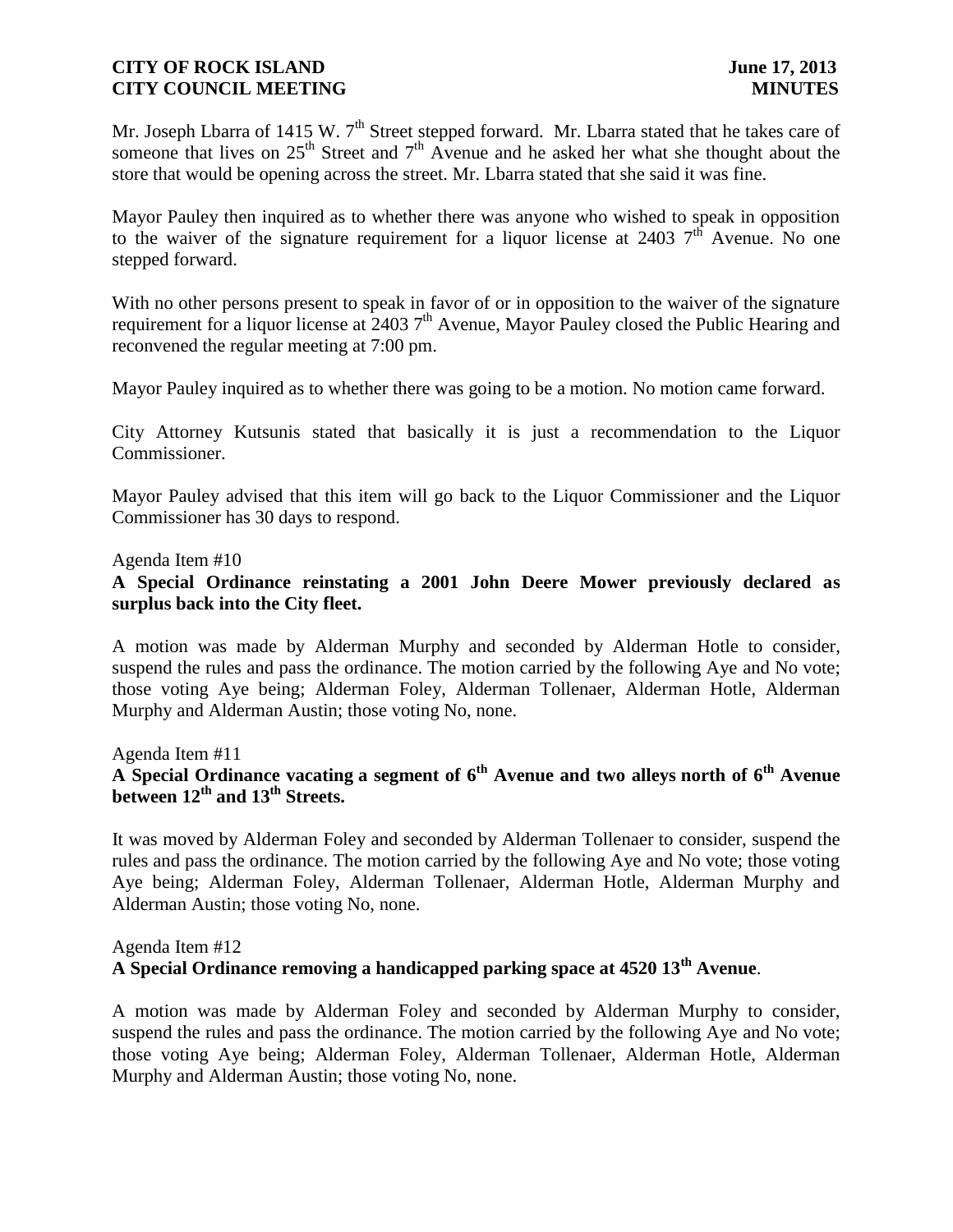## Agenda Item #13 **Claims for the week of June 7 through June 13 in the amount of \$4,382,537.24.**

 Alderman Tollenaer moved and Alderman Hotle seconded to allow the claims. The motion carried by the following Aye and No vote; those voting Aye being; Alderman Foley, Alderman Tollenaer, Alderman Hotle, Alderman Murphy and Alderman Austin; those voting No, none.

### Agenda Item #14 **Payroll for the weeks of May 27 through June 9 in the amount of \$1,312,078.48.**

It was moved by Alderman Tollenaer and seconded by Alderman Foley to allow the payroll. The motion carried by the following Aye and No vote; those voting Aye being; Alderman Foley, Alderman Tollenaer, Alderman Hotle, Alderman Murphy and Alderman Austin; those voting No, none.

### Agenda Item #15

### **Report from the Community and Economic Development Department regarding the purchase of property at 950 31st Avenue from MJAD Investments, LLC in the amount of \$86,000.00.**

A motion was made by Alderman Tollenaer and seconded by Alderman Foley to approve the purchase as recommended, authorize the City Manager to execute the contract documents and refer to the City Attorney for an ordinance. The motion carried by the following Aye and No vote; those voting Aye being; Alderman Foley, Alderman Tollenaer, Alderman Hotle, Alderman Murphy and Alderman Austin; those voting No, none.

### Agenda Item #16

## **Report from the Public Works Department regarding bids for the purchase of a 2013 Husqvarna concrete saw and Cronkhite trailer, recommending the bid be awarded to Logan Contractors Supply in the amount of \$28,450.00.**

It was moved by Alderman Foley and seconded by Alderman Murphy to award the bid as recommended, authorize purchase and refer to the City Attorney for an ordinance declaring the current 1987 Cimline saw and trailer as surplus. The motion carried by the following Aye and No vote; those voting Aye being; Alderman Foley, Alderman Tollenaer, Alderman Hotle, Alderman Murphy and Alderman Austin; those voting No, none.

### Agenda Item #17

## **Report from the Public Works Department regarding bids for the 2013 Seal Coat Street Program, recommending the bid be awarded to Brandt Construction in the amount of \$49,952.22.**

Alderman Foley moved and Alderman Murphy seconded to award the bid as recommended and authorize the City Manager to execute the contract documents. The motion carried by the following Aye and No vote; those voting Aye being; Alderman Foley, Alderman Tollenaer, Alderman Hotle, Alderman Murphy and Alderman Austin; those voting No, none.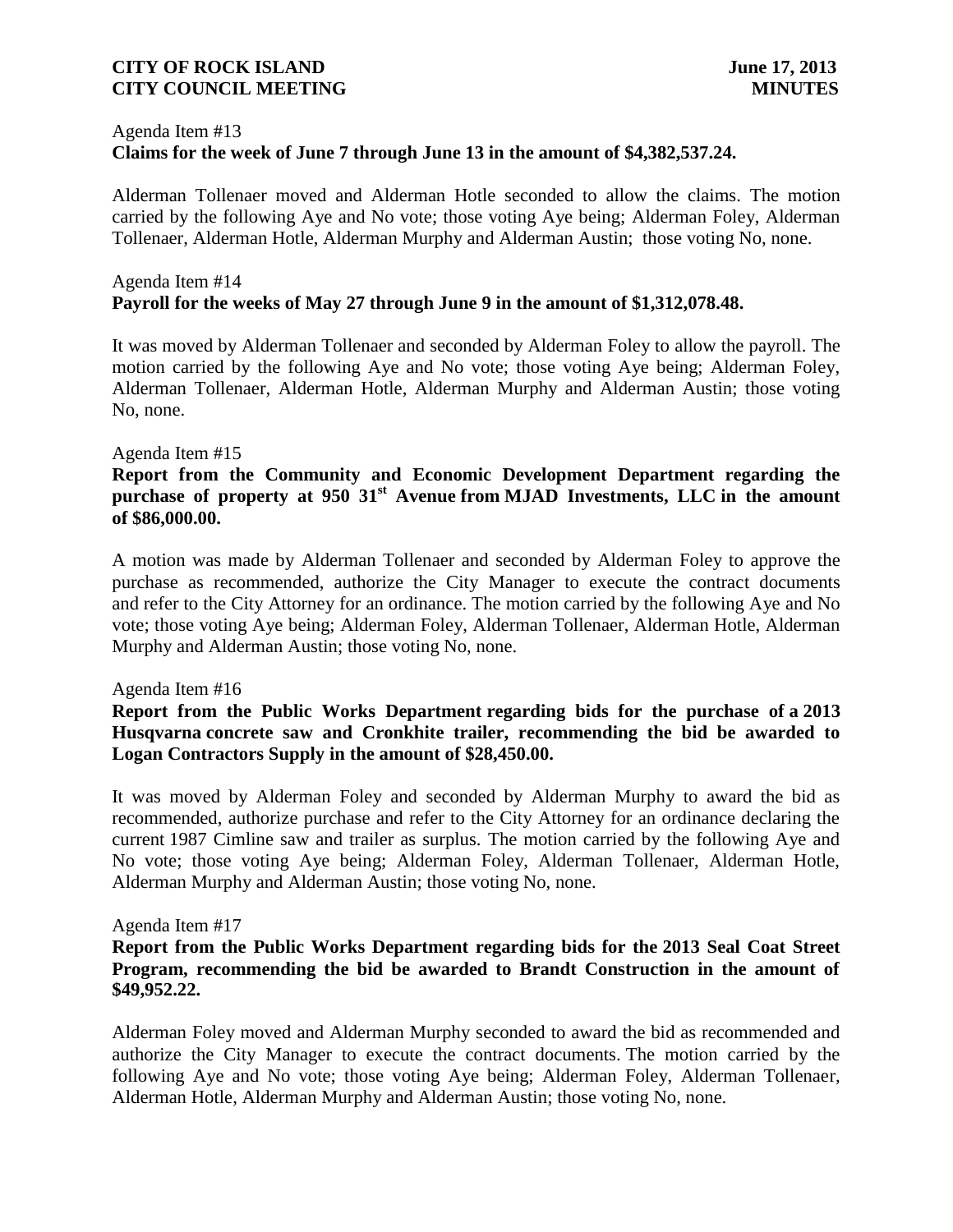#### Agenda Item #18

## **Report from the Community and Economic Development Department regarding the assignment and property purchase agreements for the new Police Station.**

It was moved by Alderman Austin and seconded by Alderman Murphy to approve the assignment of agreement for sale of commercial real estate in the total amount of \$730,000.00 as recommended, plus the total assignment fee in the amount of \$30.00 for the properties listed in the report, authorize the City Manager to execute the contract documents and refer to the City Attorney for an ordinance. The motion carried by the following Aye and No vote; those voting Aye being; Alderman Foley, Alderman Tollenaer, Alderman Hotle, Alderman Murphy and Alderman Austin; those voting No, none.

#### Agenda Item #19

## **Report from the Information Technology Department regarding agreements with AT&T for renewal of Primary Rate Interface (PRI) service and CompleteLink usage and payment in the estimated amount of \$1,500.00 for the monthly service fee plus usage.**

Alderman Hotle moved and Alderman Foley seconded to approve the agreements as recommended, authorize the City Manager to execute the contract documents and authorize payment. The motion carried by the following Aye and No vote; those voting Aye being; Alderman Foley, Alderman Tollenaer, Alderman Hotle, Alderman Murphy and Alderman Austin; those voting No, none.

#### Agenda Item #20

## **Report from the Finance Department regarding an adjustment to the Fiscal Year 2014 Budget, recommending budget transfers decreasing one gaming fund supported project in the General Fund in the amount of \$30,000.00 and increasing one gaming fund supported project in the General Fund in the amount of \$30,000.00.**

It was moved by Alderman Foley and seconded by Alderman Hotle to approve the budget adjustment as recommended. The motion carried by the following Aye and No vote; those voting Aye being; Alderman Foley, Alderman Tollenaer, Alderman Hotle, Alderman Murphy and Alderman Austin; those voting No, none.

#### Agenda Item #21

**Report from the Community and Economic Development Department regarding the New Construction Property Tax Rebate Program, recommending renewal of the program for six years from July 1, 2013 through June 30, 2019 with the modifications as stated in the report.** 

Alderman Foley moved and Alderman Murphy seconded to approve renewal of the program for six years with the modifications as recommended.

Discussion followed with Alderman Hotle inquiring upon Community and Economic Development Director Jeff Eder to explain what this item entails.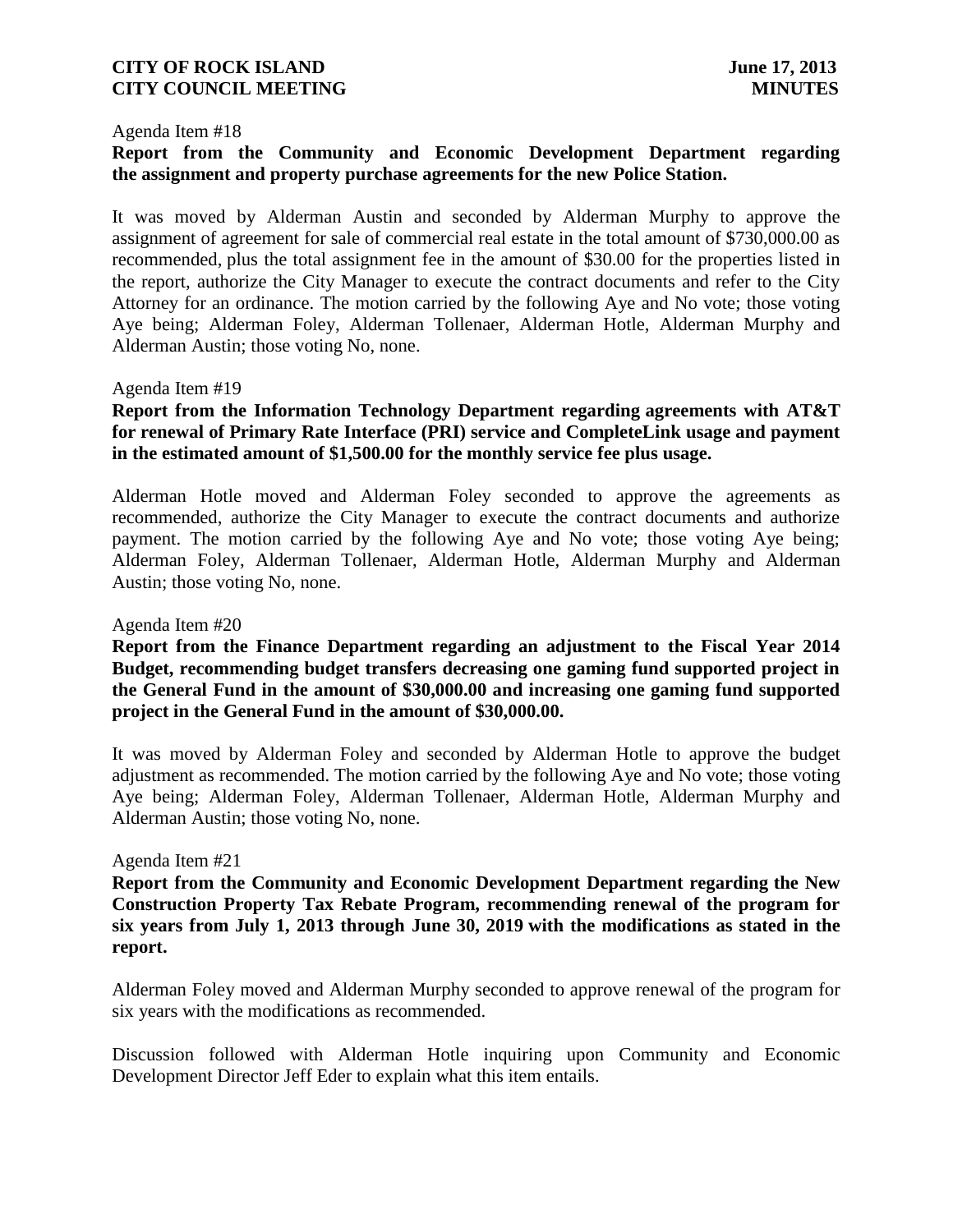Mr. Eder advised that this program is very important to the City, future homebuilders and home buyers of new construction property. Mr. Eder stated that this gives a rebate of property taxes for new construction properties for both the City-wide program and in the City's downtown and North 11<sup>th</sup> Street TIF districts. Mr. Eder commented that the school district has passed a similar three year program. Mr. Eder further discussed the program.

After discussion, the motion carried by the following Aye and No vote; those voting Aye being; Alderman Foley, Alderman Tollenaer, Alderman Hotle, Alderman Murphy and Alderman Austin; those voting No, none.

#### Agenda Item #22

**Report from the Community and Economic Development Department regarding review of a five lot minor subdivision final plat of Black Hawk Commons First Addition located at 11th Street and Blackhawk Road.** 

It was moved by Alderman Hotle and seconded by Alderman Foley to approve the final plat as recommended. The motion carried by the following Aye and No vote; those voting Aye being; Alderman Foley, Alderman Tollenaer, Alderman Hotle, Alderman Murphy and Alderman Austin; those voting No, none.

#### Agenda Item #23

**Report from the City Clerk regarding a request from John Norris of J & M displays for a pyrotechnic display permit for fireworks to be held on Friday, July 5, 2013 (rain date July 6 th) at 9:30 pm at Jumer's Casino and Hotel at 777 Jumer Drive.**

Alderman Foley moved and Alderman Hotle seconded to approve the request as recommended, and temporarily waive Article I of Chapter 10: Sec. 10-9 of the Code of Ordinances to allow for the issuance of a pyrotechnic display permit, and authorize the Fire Marshal to issue the permit. The motion carried by the following Aye and No vote; those voting Aye being; Alderman Foley, Alderman Tollenaer, Alderman Hotle, Alderman Murphy and Alderman Austin; those voting No, none.

Agenda Item #24 **Other Business.**

Alderman Austin stated that there will be a Council meeting next Monday evening and inquired as to whether it has been determined if the meeting will be aired by Mediacom.

Mayor Pauley stated yes.

Alderman Murphy reminded everyone to shop Rock Island. Alderman Murphy stated that summer vacation is in full swing and there are lots of City facilities that one can take advantage of with their family. Alderman Murphy stated that the City facilities include; RIFAC, Schwiebert Riverfront Park, the golf courses, libraries and Sunset Marina. Alderman Murphy added that there are lots of Park programs going on this summer. Alderman Murphy encouraged everyone to shop local.